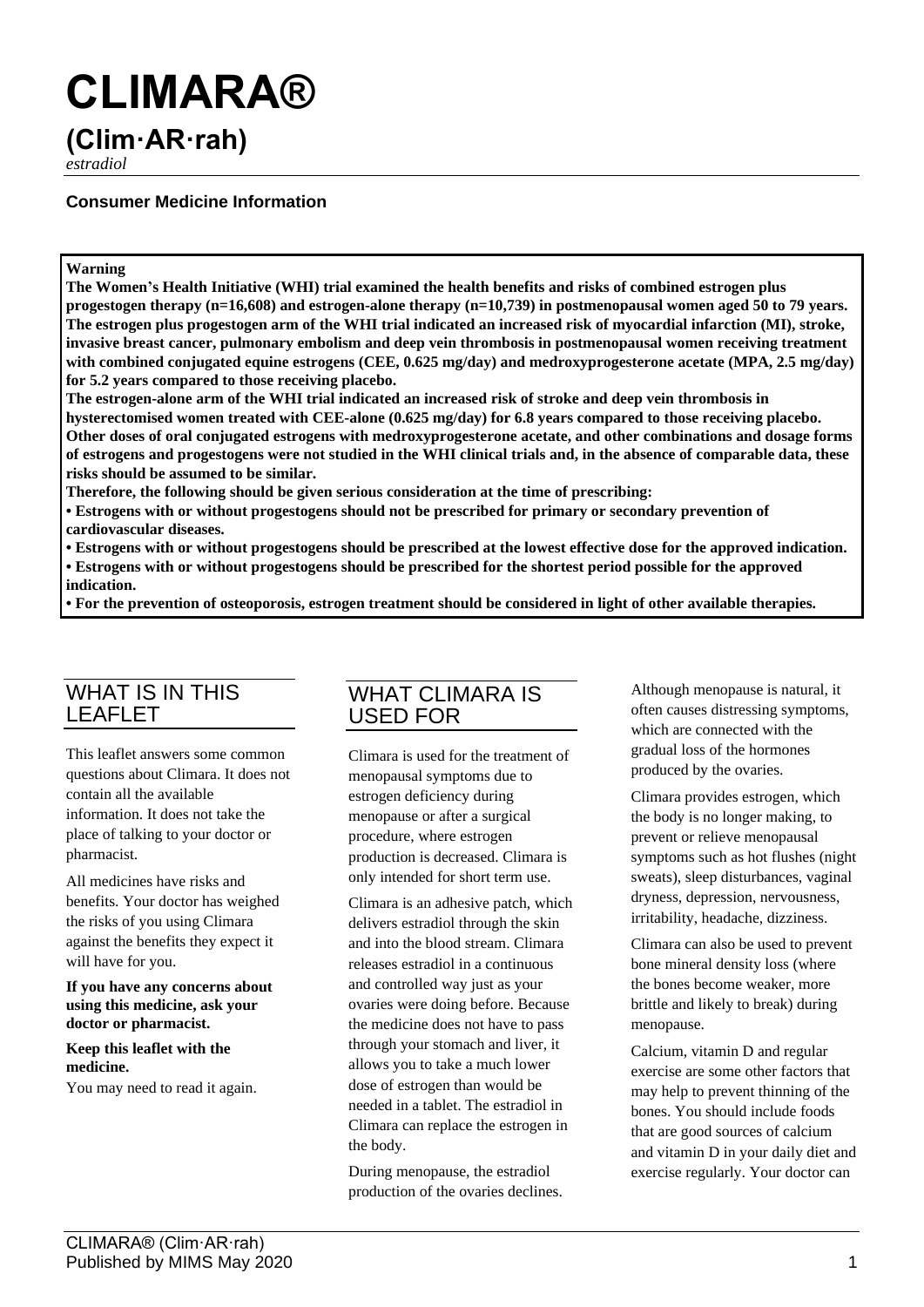advise you on which foods and types of exercise are best for you.

**Climara is not a contraceptive.** It will not prevent you from falling pregnant.

**Ask your doctor if you have any questions about why this medicine has been prescribed for you.**

Your doctor may have prescribed it for another reason.

## BEFORE YOU USE CLIMARA

## *When you must not use it*

#### **Do not use Climara if you have an allergy to:**

- estradiol, the active ingredient in Climara
- any of the ingredients listed at the end of this leaflet.

Some of the symptoms of an allergic reaction may include:

- shortness of breath
- wheezing or difficulty breathing
- swelling of the face, lips, tongue or other parts of the body
- rash, itching or hives on the skin.

#### **Do not use Climara if you have:**

- severe uncontrolled high blood pressure
- severe liver disease such as jaundice (signs of liver problems such as yellowing of skin and/or eyes) or persistent itching during a previous pregnancy
- a history of or existing liver tumours
- suspected or existing tumours in the uterus, ovaries or breast
- known or suspected tumours influenced by sex hormones
- endometriosis (the presence of tissue of the lining of the womb in places in the body where it is not usually found)
- a history of or existing blood clot in the blood vessels (such as blood clots in the legs)
- if you recently had a heart attack and/or stroke
- if you have a high risk of venous or arterial thrombosis (blood clot)
- severe diabetes
- sickle-cell anaemia (inherited disorder which causes the red blood cells to change shape)
- disturbances of fat metabolism
- a history of herpes during pregnancy
- hearing loss (otosclerosis) that worsens during pregnancy
- undiagnosed abnormal vaginal bleeding

#### **If you have not had your uterus (womb) removed (hysterectomy), do not use Climara unless your doctor has prescribed another hormone progestogen to take with Climara.**

The use of estrogens alone and over a prolonged period can lead to excessive development of the lining of the womb and this can increase the incidence of cancer of the womb. This risk can be avoided by the additional administration of a progestogen. The general result of this is regular shedding of the lining of the womb and, therefore, menstruation-like bleeding. If you have not had a hysterectomy (your uterus/womb removed) your doctor should prescribe a progestogen for you to take and you should discuss this with your doctor before using Climara.

#### **If you have not told your doctor about any of the above, tell them before you start using Climara.**

#### **Do not use this medicine if you are pregnant.**

It may affect your developing baby if you use it during pregnancy.

## **Do not breast-feed if you are using this medicine.**

The active ingredient in Climara passes into breast milk and there is a possibility that your baby may be affected.

#### **Do not use this medicine after the expiry date printed on the pack and pouch.**

The expiry date is printed on the carton and on each pouch after "EXP" (e.g. 11 18 refers to November 2018). The expiry date refers to the last day of that month. If it has expired return it to your pharmacist for disposal.

#### **Do not use this medicine if the packaging is torn or shows signs of tampering.**

If the packaging is damaged, return it to your pharmacist for disposal.

**If you are not sure whether you should start using this medicine, talk to your doctor.**

## *Before you start to use it*

#### **Tell your doctor if you have allergies to any other medicines, foods, preservatives or dyes.**

#### **Tell your doctor if:**

- you are overweight
- you smoke
- you or anyone in your immediate family has had blood clots (thrombosis)
- systemic lupus erythematosus (SLE, a chronic inflammatory disease)
- you have any planned hospitalisation, surgery or prolonged immobilisation

Studies have suggested that HRT may be associated with an increased risk of developing blood clots. You have an increased risk of a blood clot if you have any of the above risk factors. In addition to these, there may be other risk factors. In the case of a combination of factors, the risk may be higher than simply adding two individual risks.

Talk to your doctor if you have any concerns.

Using Climara may also increase your risk of coronary heart disease. Tell your doctor if you experience chest pain or discomfort.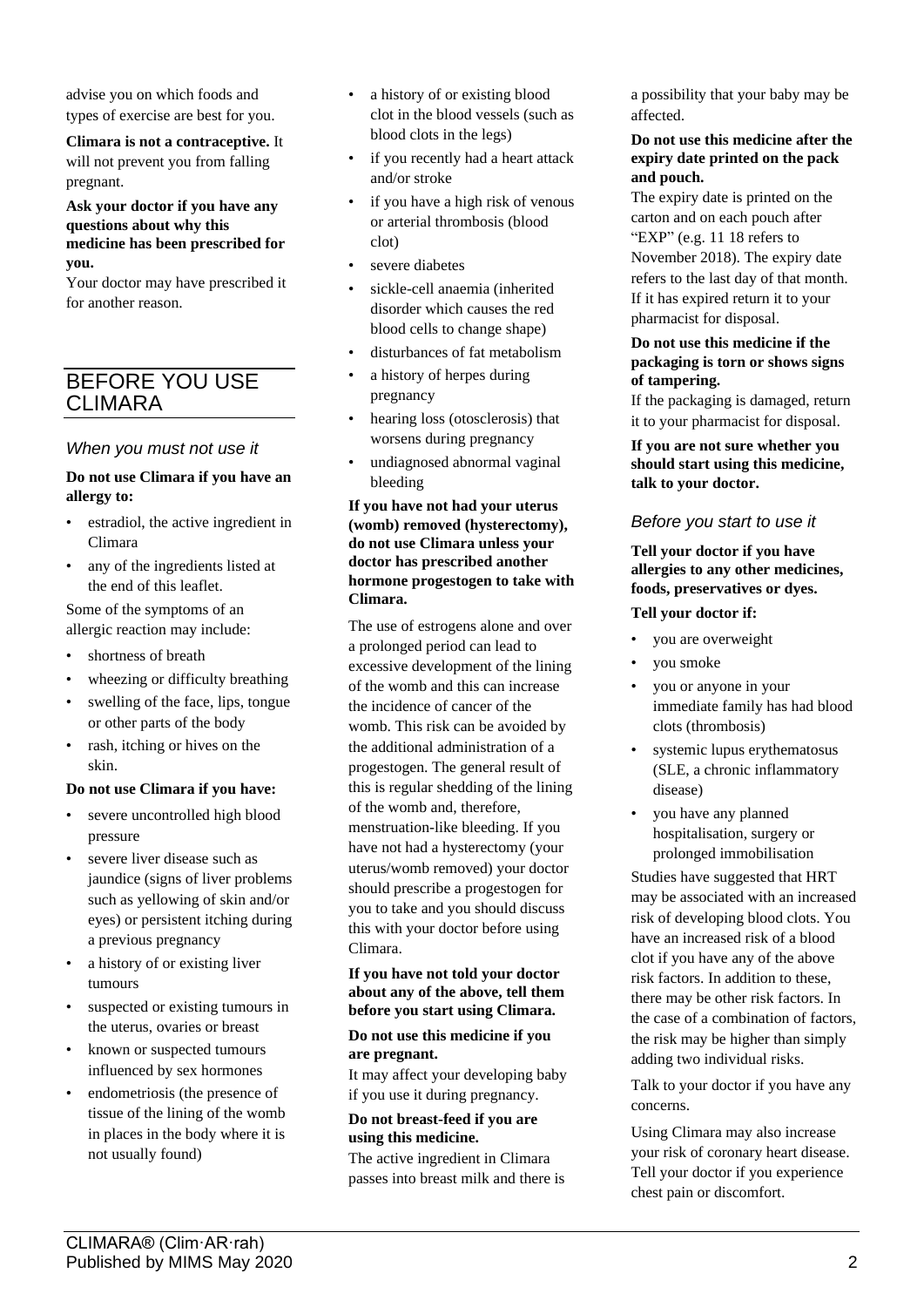Using Climara may increase your risk of gall bladder disease. This is because estrogen stimulates the liver to remove more cholesterol from blood and divert it to the gallbladder.

Before being prescribed Climara, your doctor should perform a thorough medical and gynaecological examination (including the breasts and a pap smear). Your doctor will also note your family medical history and exclude pregnancy.

#### **Tell your doctor if you have or have had any of the following medical conditions:**

- diabetes
- high blood pressure
- varicose veins
- otosclerosis (a type of hearing loss)
- endometriosis (the presence of tissue of the lining of the womb in places in the body where it is not normally found)
- multiple sclerosis
- epilepsy
- porphyria (inherited or acquired disorder of certain enzymes)
- tetany (mineral imbalance in the body that results in severe muscle spasms)
- chorea minor (disorder characterised by irregular and involuntary muscles)
- kidney or heart disease
- tumours in the pituitary gland
- yellowing of the skin and/or eyes (cholestatic jaundice) with previous estrogen use or during pregnancy
- migraine
- a high level of triglycerides (fats) in the blood
- high or low calcium levels in the blood
- an underactive thyroid gland (hypothyroidism)
- an abnormal build-up of blood vessels in the liver (hepatic haemangioma)
- chloasma (yellowish brown pigmentation patches on the skin, particularly of the face); if so, avoid too much exposure to the sun or ultraviolet radiation
- asthma
- systemic lupus erythematosus (SLE; a disease affecting the skin all over the body)
- tumours in the womb or liver
- hereditary angioedema, an inherited disorder where repeated episodes of severe swelling occur

Tell your doctor if you are 65 years or older when HRT is initiated. The reason is that there is limited evidence from clinical studies that hormonal treatment may increase the risk of significant loss of intellectual abilities such as memory capacity (dementia).

If Climara is used in the presence of any of the conditions listed above you will need to be kept under close observation. Your doctor can explain this to you. Therefore, if any of these apply to you, tell your doctor before starting to use Climara.

## *HRT and cancer*

## *Endometrial cancer*

The risk of cancer of the lining of the womb (endometrial cancer) increases when estrogens are used alone for prolonged periods. Taking a progestogen in addition to the estrogen lowers this risk.

Please inform your doctor if you frequently have bleeding irregularities or persistent bleeding during the treatment with Climara.

#### *Breast cancer*

Tell your doctor if you have suffered from fibrocystic disease of the breasts (lumps in the breast) or if you have first degree relatives (mother, sisters, daughters) who have had breast cancer.

Breast cancer has been diagnosed slightly more often in women who use hormone replacement therapy

(HRT) than in women of the same age who do not use HRT. If you are concerned about this information you should discuss this with your doctor. It is recommended that yearly breast examinations are conducted and regular breast self examination (monthly) should be carried out.

HRT has been reported to result in an increased number of abnormal mammograms requiring further evaluation.

## *Ovarian cancer*

Some observational studies show a slightly increased overall risk of developing ovarian cancer in women who have used HRT compared to women who have never used HRT. In women currently using HRT, this risk was further increased. These associations have not been shown in all studies. There is no consistent evidence that the risk of developing ovarian cancer is related to the duration of use of HRT. However, the risk may be more relevant with long-term use (for several years).

#### *Liver tumour*

During or after the use of hormones such as those that are contained in Climara, benign liver tumours have rarely occurred, and malignant liver tumours even more rarely. In isolated cases, bleeding has occurred from such tumours into the abdominal cavity. Although such events are rare, you should inform your doctor about any pain in your upper abdomen that does not disappear within a short time.

## *Taking other medicines*

**Tell your doctor or pharmacist if you are taking any other medicines, including any that you get without a prescription from your pharmacy, supermarket or health food shop.**

Some medicines and Climara may interfere with each other. These include: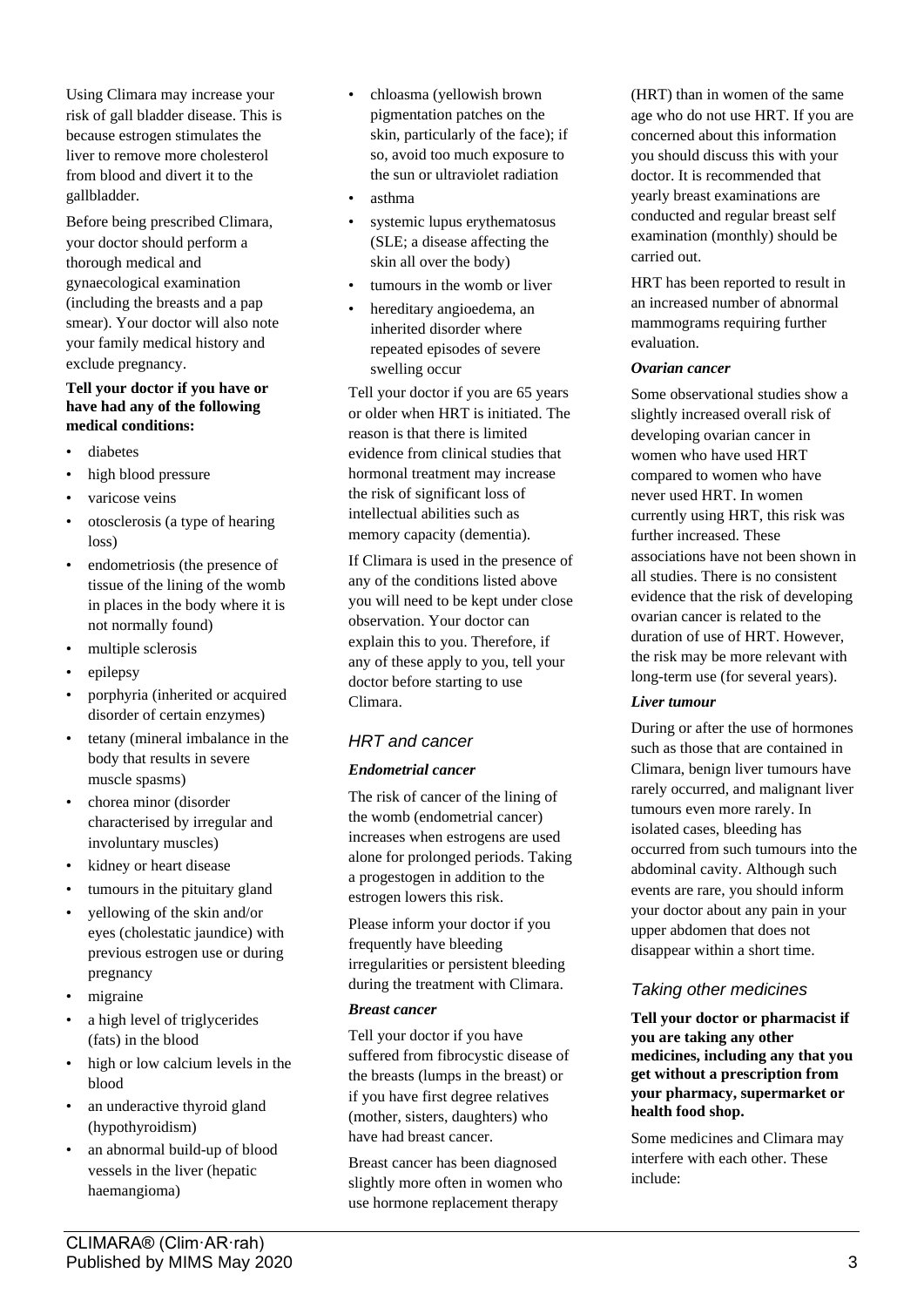- medicines to treat high blood pressure, chest pain and/or irregular heart beat such as ACE inhibitors, verapamil, diltiazem
- macrolide antibiotics (e.g. clarithromycin, erythromycin)
- medication used to treat epilepsy, such as hydantoins, barbituates, primidone, carbamazepine
- rifampicin for the treatment of tuberculosis
- herbal medicines containing St John's Wort
- medicines used to treat HIV such as ritonavir or nevirapine
- some medicines used to treat Hepatitis C Virus (HCV) such as boceprevir, telaprevir
- medicines used to treat fungal infections such as ketoconazole, itraconazole, voriconazole, fluconazole
- grapefruit juice
- medicines used to treat diabetes. such as insulin or anti-diabetic medications

These medicines may be affected by Climara or may affect how well it works. You may need different amounts of your medicines, or you may need to take different medicines.

Your doctor and pharmacist have more information on medicines to be careful with or avoid while using this medicine.

## HOW TO USE CLIMARA

### **Follow all directions given to you by your doctor or pharmacist carefully.**

They may differ from the information contained in this leaflet.

**If you do not understand the instructions printed on the pharmacist label, ask your doctor or pharmacist for help.**

## *How much to use*

The amount of estrogen you need will depend upon your body's requirements. Your doctor may adjust this amount by changing the size of the patch you use.

## *How to use it*

The best place to apply Climara patches is on your lower abdomen or buttocks. **NEVER put Climara patches on your breasts.** Do not put the patch on your waistline where tight clothes may rub it. Avoid putting the patch on areas where the skin is hairy or folded.

Before applying a Climara patch, make sure your skin is clean and dry. Do not apply the patch to oily, broken or irritated skin.

## **1. Remove Climara from the pouch**

The Climara patch is packed in a protective pouch. Tear open the pouch at the notched corner and remove the patch. Do not use scissors as you may accidentally cut the patch. Do not peel the square silver sticker inside the pouch as this contains the desiccant. **This is not the Climara patch.** Dispose of the pouch once the Climara patch has been applied.

## **2. Take the backing off the patch**

A clear plastic protective backing which is slightly larger than the patch itself covers the sticky side of the patch. The backing must be removed before you apply the patch to your skin. Remove the backing by holding the edge of the patch in one hand and peeling the backing off with the other hand from the crease line. Half of the backing will come off, exposing part of the patch. As you apply the patch to your skin, peel off the rest of the backing. Do not touch the sticky side of the patch. Apply the patch immediately after opening the pouch and

removing the backing. Throw away the backing.

- **3. Apply the patch to your skin** Place the sticky side of the patch on a clean, dry area of skin. Press the patch firmly in place for about 10 seconds. Make sure the patch sticks well, especially around the edges.
- **4. Changing Climara patches** Change the patch once every week (every 7 days). Remove the old patch and discard it, out of the way of children. Apply your new patch to a **different** area of clean, dry skin. **Do not put the patch on the same area of skin each week.**
- **5. What to do if your patch comes off**

Climara patches are unlikely to fall off. But if the patch does fall off put a new patch on for the rest of the seven days.

## *When to use it*

Climara patches are usually worn continuously, and replaced every 7 days. You should only wear one patch at a time, unless your doctor tells you otherwise.

Your doctor will explain when to start using the patch and if you should use it any other way (for example, for 3 weeks out of 4).

## *How long to use it*

**Your doctor will advise you on how long to use Climara. Your doctor should discuss with you the risks and benefits with extended use of this product and your treatment with hormone therapy should also be reevaluated at regular intervals.**

Treatment with estrogens such as Climara, with or without progestogens, should be used at the lowest effective dose and for the shortest period of time.

You may have an increased risk of developing breast cancer, heart disease, stroke, blood clots on the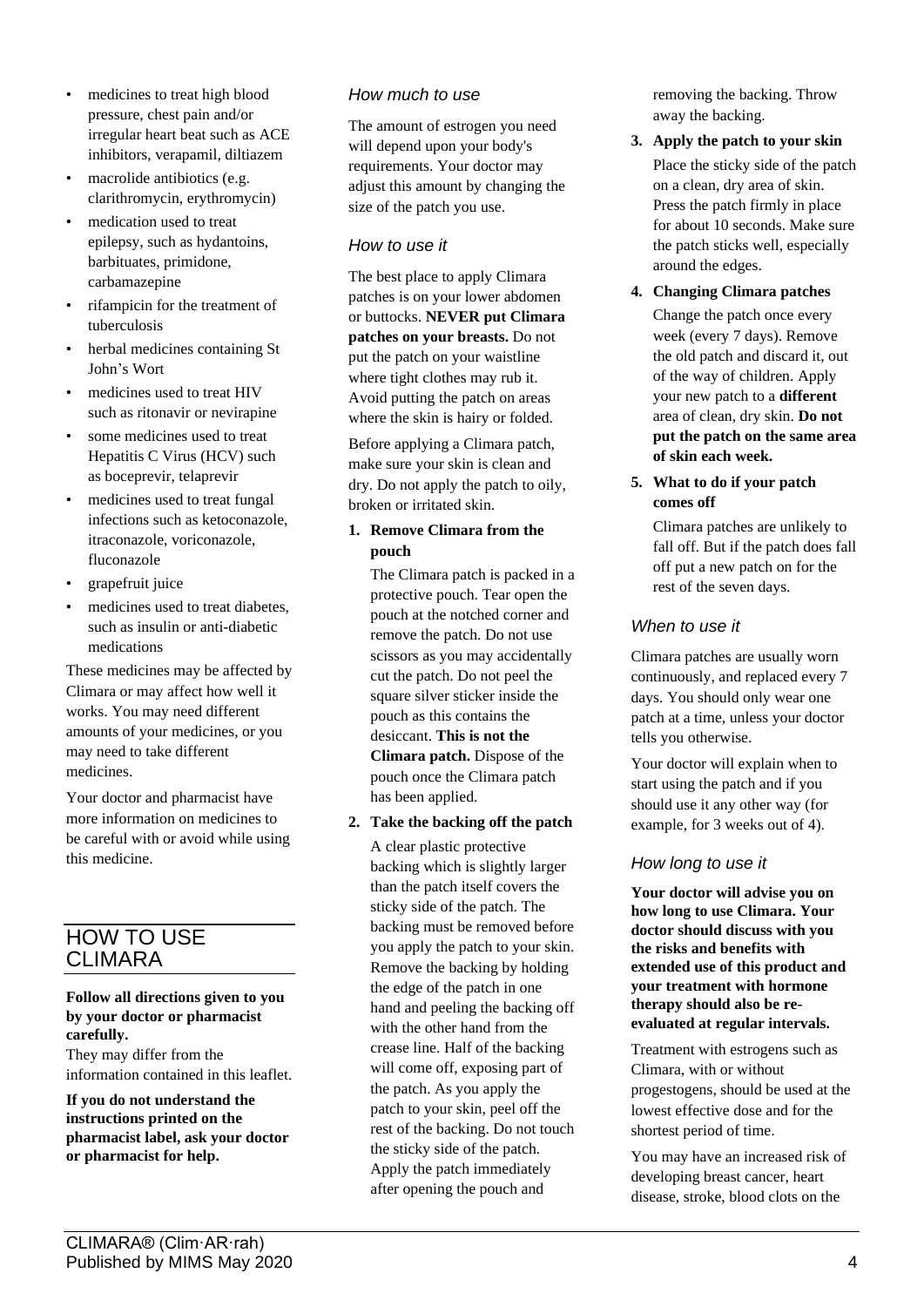lungs and dementia. On the other hand, the risk of hip fractures and bowel cancer may be reduced. Your doctor can discuss these risks and benefits with you, taking into account your particular circumstances.

## *If you forget to use it*

If you forget to change the Climara patch, change it as soon as you remember. One patch only works for 7 days.

If you lose a patch or forget to replace it for several days, irregular bleeding may occur.

## *If you use too much (overdose)*

Estrogen overdose is unlikely with this type of application. In the event of accidental overdose, remove the patch.

**If you are worried, telephone your doctor or the Poisons Information Centre (Australia: 13 11 26 or New Zealand: 0800 POISON or 0800 764 766) for advice, or go to Accident and Emergency at the nearest hospital, if you think that you or anyone else may have used too much Climara.**

#### **Do this even if there are no signs of discomfort or poisoning.** You may need urgent medical attention.

Symptoms of an overdose may include nausea, vomiting, breast discomfort, breakthrough bleeding, fluid retention and bloating.

## WHILE YOU ARE USING CLIMARA

## *Things you must do*

**If you are about to be started on any new medicine, remind your doctor and pharmacist that you are using Climara.**

#### **Tell any other doctors, dentists, and pharmacists who treat you that you are using this medicine.**

#### **Tell your doctor immediately if you become pregnant while using Climara.**

The use of Climara should be stopped immediately.

If you are still able to fall pregnant, barrier methods of contraception should be practised (such as condoms or a diaphragm). If there is a chance that pregnancy has occurred, stop using the patch until it has been ruled out.

#### **If you are going to have surgery, tell the surgeon or anaesthetist well in advance that you are using this medicine.**

Climara should not be used at least four to six weeks before surgery.

If irregular menstrual bleeding occurs repeatedly during the use of Climara or if the bleeding in the treatment-free weeks is unusually heavy, tell your doctor.

#### **See your doctor at least once a year for a check-up. Some women will need to go more often.**

Your doctor will check your breasts and order a mammogram at regular intervals, check your uterus and cervix and do a pap smear at regular intervals, and monitor your blood pressure

#### **Check your breasts each month and report any changes promptly to your doctor.**

Your doctor or nurse can show you how to check your breasts properly.

## *Stop using it immediately if*

You should stop treatment at once and consult your doctor if you have any of the following conditions:

- your very first attack of migraine (typically a throbbing headache and nausea preceded by visual disturbances)
- worsening of pre-existing migraine, any unusually frequent or unusually severe headaches
- sudden disturbances of vision or hearing
- swollen veins (thrombophlebitis),
- itching of the whole body
- unusual upper abdominal pains that do not disappear within a short period of time
- planned operations/surgery or immobilisation
- seizures
- increase in blood pressure

If you get a blood clot while you are using Climara or there is a suspicion of this you should stop using it immediately and contact your doctor. Warning signs to look out for are:

- coughing blood
- unusual pains or swelling of your arms or legs
- sudden shortness of breath, pain or tightness in the chest
- fainting

Climara must also be stopped at once if you develop jaundice (yellowing of the skin and/or eyes). Tell your doctor immediately if either occurs.

## *Things you must not do*

**Do not use Climara to treat any other complaints unless your doctor tells you to.**

**Do not give your medicine to anyone else, even if they have the same condition as you.**

### **Do not stop using your medicine or lower the dosage without checking with your doctor.**

If you stop using it suddenly, your condition may worsen or you may have unwanted side effects.

## *What to be careful of*

Excess intake of alcohol during use of HRT has an influence on the treatment. Your doctor will advise you.

## *Other things to know*

• You can bathe, shower or swim when wearing a Climara patch.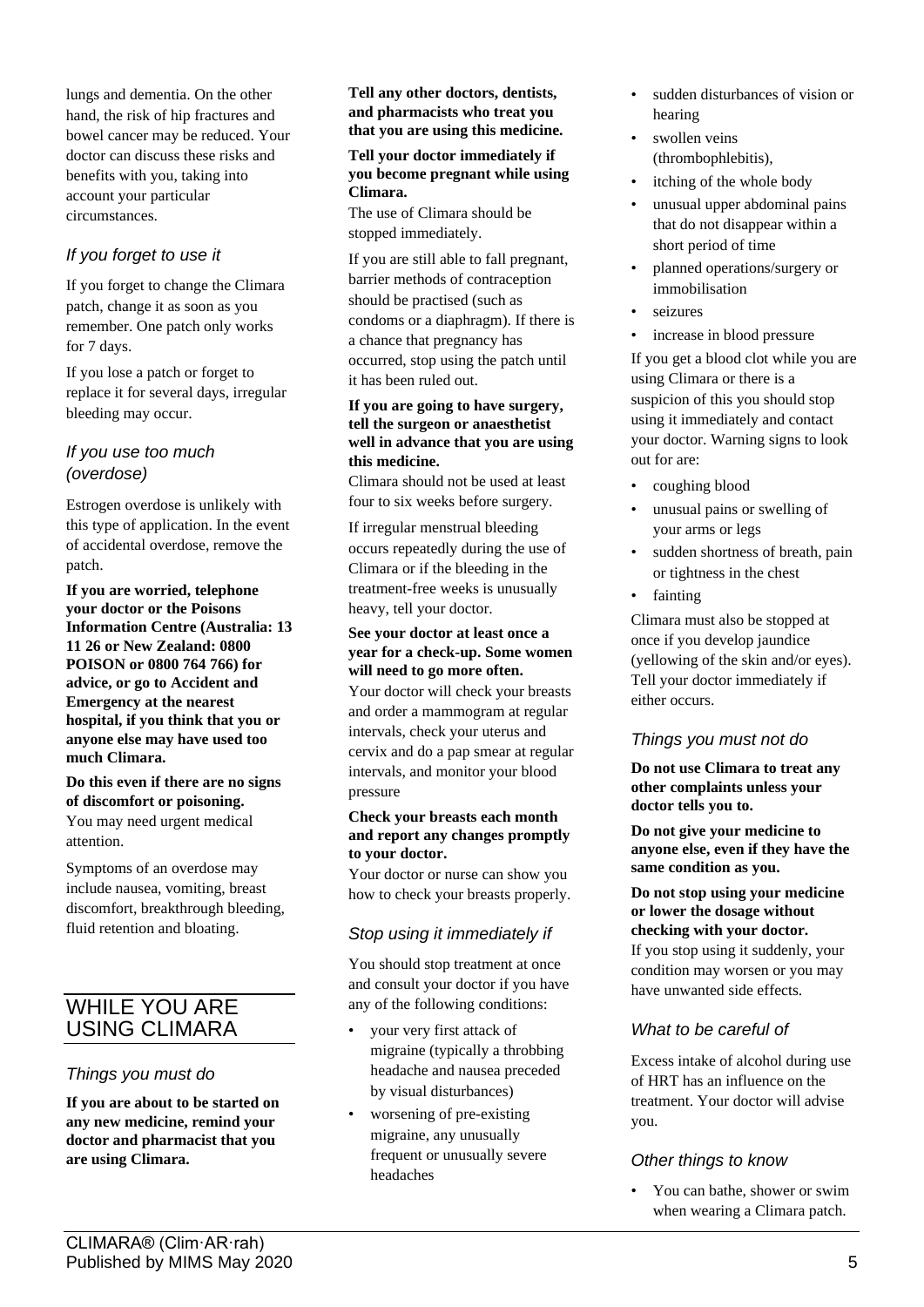The patch might, however, become detached from the skin in very hot water or in the sauna.

- You can still drive safely when you are using Climara patches.
- If there are, repeatedly, persistent skin irritations (e.g. persistent reddening or itching at the application site) even if the application site is changed according to the directions given, you should consider stopping treatment.

## SIDE EFFECTS

#### **Tell your doctor or pharmacist as soon as possible if you do not feel well while you are using Climara.**

All medicines can have side effects. Sometimes they are serious, most of the time they are not. You may need medical attention if you get some of the side effects.

#### **Do not be alarmed by the following list of side effects. You may not experience any of them.**

**Ask your doctor or pharmacist to answer any questions you may have.**

#### **Tell your doctor or pharmacist if you notice any of the following and they worry you:**

- redness, rash, itching, stinging and blisters on the skin after the patch has been removed
- tender or painful breasts, breast enlargement
- irregular menstrual bleeding
- fluid retention (bloating or swelling in the arms, ankles or feet)
- rash or itching
- nausea
- headache
- nervousness or depressive moods
- dizziness
- unusual tiredness
- changes in body weight
- pain (including back and pelvic pain)
- increased sweating
- leg cramps
- stomach pain, cramps or wind
- acne
- vaginal itching, burning or discharge

#### **Tell your doctor immediately or go to Accident and Emergency at your nearest hospital if you notice any of the following:**

- signs of allergy such as rash, itching or hives on the skin, swelling of the face, lips, tongue, or other parts of the body, shortness of breath, wheezing, or trouble breathing
- yellowing of the skin and/or eyes (cholestatic jaundice)
- coughing blood, unusual pains or swelling of your arms or legs, sudden shortness of breath, fainting

If you have these side effects, you may need urgent medical attention.

Skin disorders have been reported in women receiving HRT. Tell your doctor if you notice itchy, reddish, painful lumps (erythema nodosum, erythema multiforme, haemorrhagic dermatitis) or yellowish brown pigmentation on the skin (chloasma).

#### **Tell your doctor or pharmacist if you notice anything that is making you feel unwell.**

Other side effects not listed above may also occur in some people.

Also tell your doctor if you have any of the symptoms listed under *"While you are taking Climara stop taking it immediately".*

## AFTER USING CLIMARA

## *Storage*

**Keep your patches in the pack until it is time to use them.**

**Do not remove the patch from the protective pouch until you are ready to apply it.**

**Keep your patches in a cool dry place below 30°C.**

**Do not store it or any other medicine in the bathroom, near a sink, or on a window-sill.**

**Do not leave it in the car.** Heat and dampness can destroy some medicines.

#### **Keep it where children cannot reach it.**

A locked cupboard at least one-anda half metres above the ground is a good place to store medicines.

## *Disposal*

If your doctor tells you to stop using this medicine or the expiry date has passed, ask your pharmacist what to do with any medicine that is left over.

When disposing of patches, make sure children cannot reach them.

Return any unused medicine to your pharmacist.

## PRODUCT **DESCRIPTION**

## *What it looks like*

A Climara patch is a clear oval thin film with an adhesive side (sticky side) attached to a clear plastic protective backing. Each pack of Climara contains 4 pouches each containing a patch.

Climara is available in 4 strengths:

- Climara 25
- Climara 50
- Climara 75
- Climara 100

The suffixes '25", "50","75" and "100" refer to the daily amount of estradiol transferred via the skin to your body from the respective Climara patch.

Not all strengths may be marketed.